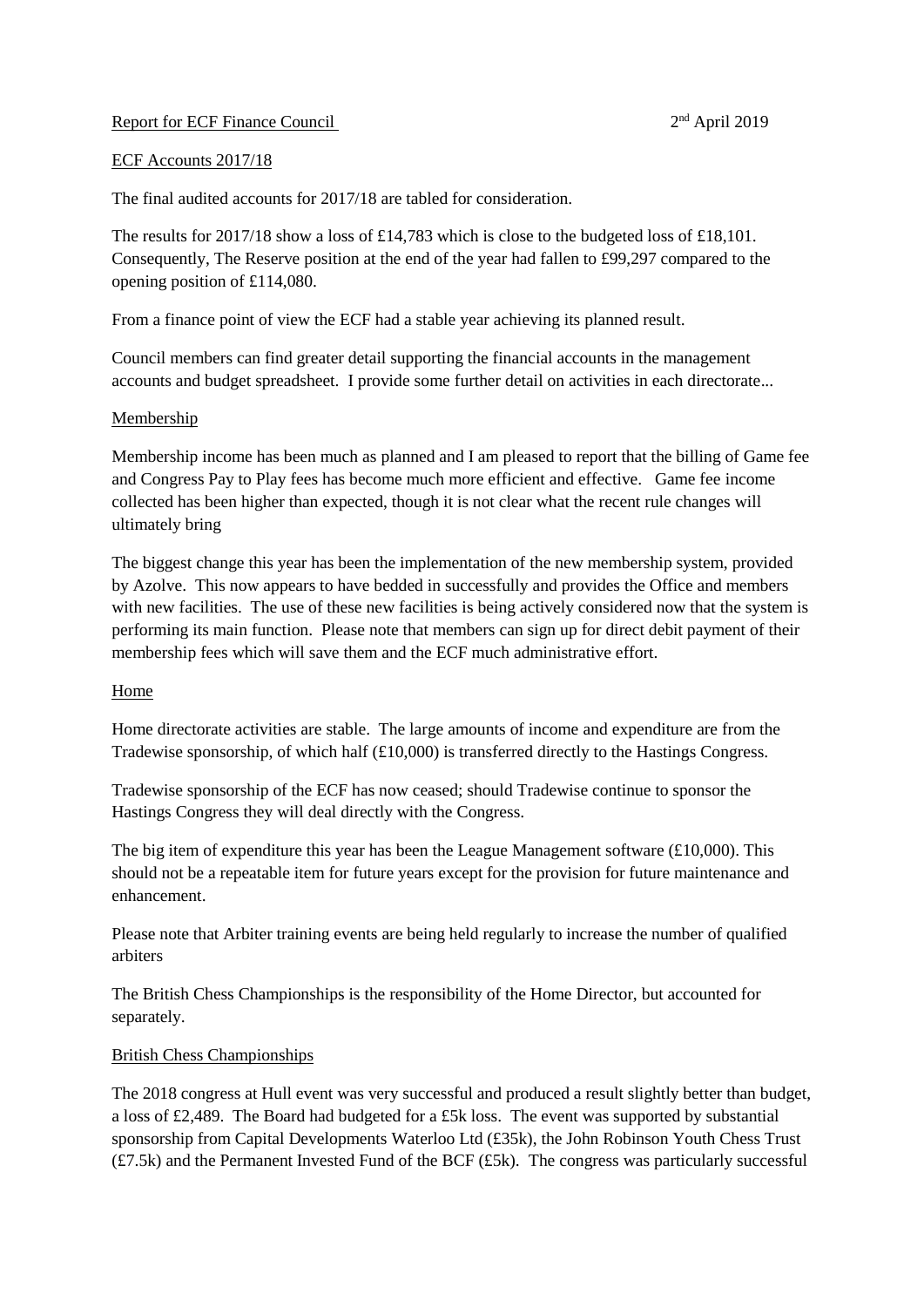for its extra social events organised by Hull & District Chess Association – they set a target which it would be good to emulate in future congresses.

For 2019, the congress will be at Torquay which was a successful venue a few years ago. As yet, sponsorship has not been secured, but it is anticipated that the Chess Trust (previously PIF) and the JRYCT will contribute similar amounts to 2018.

The Board has set a breakeven target for the event rather than a £5,000 loss.

# Junior

The Junior directorate had a very busy year particularly in developing the new Academy. This has been a success, the numbers are much greater than originally anticipated and good results from our junior players are anticipated. Though parents contribute fees, and some their time, this enterprise is going to need further support from the ECF and its associated organisations interested in furthering chess in juniors and into adulthood. This area is one of our key drivers for the medium term and the budget figures will demonstrate the Board's commitment. The Junior Directorate has produced a surplus from its activities during the year.

From October 2018 a new Director has assumed responsibility and is initiating a number of changes in the activities undertaken including engaging an agency to support travel and accommodation arrangements for overseas trips and potential outsourcing of the day to day management of the Academy. The impact of these changes will need to be assessed in the coming year.

## International

The main expenditure was on participation in the European teams in the Open and Women's sections and a very successful Senior World team event in July where the Open team won the silver medals and were close to winning Gold. The Women's team in the senior event also won Bronze team and individual medals.

## Administration

The administration of the ECF has experienced a number of changes that have impacted the overall costs:

Bookkeeping, Company Secretarial services, Game Fee invoicing and Audit/Tax work:

- Outsourcing the bookkeeeping service and implementation of the bookkeeping software
- Outsourcing the Company Secretarial role
- Support for invoicing of Game Fee
- Additional support for audit, tax and accountancy work

The peak of the workload is now over, but the running costs will remain higher than previously.

## Office and Library

The Office and library was re-organisation was completed during the year. The library was also sorted and reorganised. Future costs should now be minimal.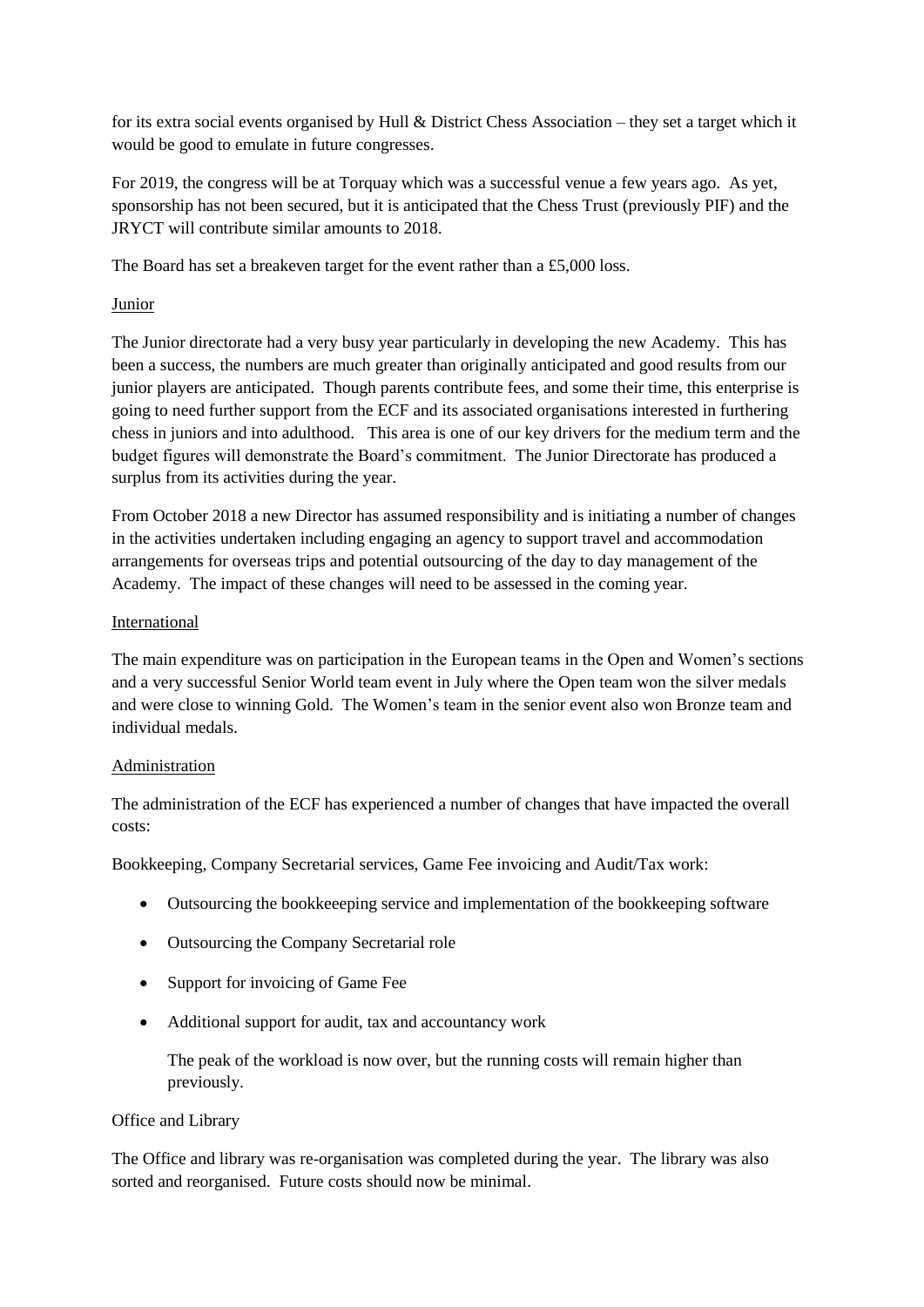## Other costs

There is constant push on costs for Information Technology products and we have more software in the Office to support our activities – this all has a cost. Insurance and other regular items are also increasing in cost.

One good piece of news was the purchase and resale of the digital clocks and boards which produced a small surplus. Also, the ECF jointly owns a suite of electronic boards and clocks with the 4NCL which can be deployed at any of their events. This is a good use of a shared asset rather than spending half the year in storage.

## Womens Chess

With a new active Director of Womens Chess the Board invested additional funds in supporting Women's chess, and a successful Womens Championship in late August/September was organised. A little financial support from the ECF went a long way.

## Actuals to Date for 2018/19

I have provided actuals for the current year. Although the position shows a very healthy bottom line position please remember that there are a number of heavy costs to come through over the next few months which will change that figure. The ECF finances generally operate on the basis that most of our membership income is received early in the year and our costs are spread out over the following 12 months; hence, the finances will always look good until the final bills are received in the last few months. They are for information only and subject to review and comment by individual directors. The real column to look at is the forecast for 2018/19 which shows that the forecast loss of £52.1k is close to the budgeted loss of £50.4k.

## Budget for 2019/20 and onwards

## General

The Board is pleased to table its budget for 2019/20 and 2020/21 for Council's approval with one further year 2021/22 for information. The budgets are based on the paper presented to Council "Challenges for English Chess and The ECF". A copy of the paper is attached for information. Council will recall that it gave indicative support to this budget at last October's Council meeting subject to final approval at the April Council meeting.

The budgets for 2019/20 and 2020/21 are the same as those presented at the AGM in October 2018 with an adjustment to the membership income in both years to reflect a better judgement of future membership income. The net result is an improved position in the income and expenditure position for each year compared to that presented to the October AGM. After year two (2020/21) the Reserves will be slightly higher than previously predicted (£44.4k compared £34.5k).

The Board is proposing to enhance its investment in growing membership numbers, Women's chess and International participation. The increase in Membership numbers will be key to the success of the Board's plan. A key component of the plan was also to seek funds from the PIF/Chess Trust.

As part of the investment programme the Board has agreed, in accordance with the resolution passed at the BCF Council in October, the transfer of £70,500 of funds from the Permanent Invested Fund to the Chess Trust. A parallel request has been made to the Chess Trust for support for its activities in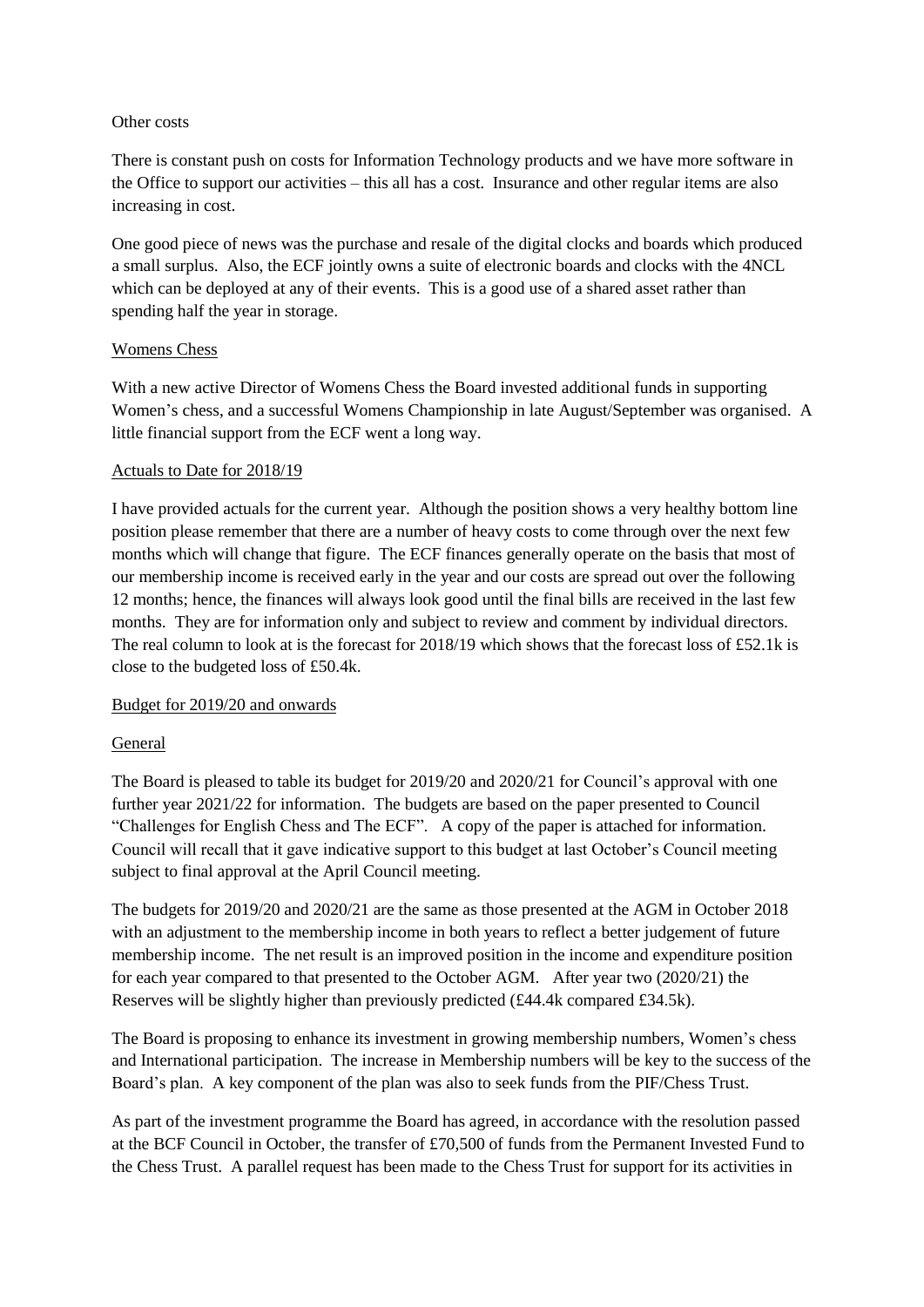membership growth, International support and Women's chess for the next three years, totalling £70,500.

The Board's policy is to continue to budget on the basis that the ECF membership will support the core, on-going operational activities of the ECF and that additional discretionary spend will be funded by contributions from donations, sponsorship and Trust funds as appropriate. As I mentioned above, obtaining additional, outside funds for particular activities may not always be possible. On those occasions difficult decisions may have to be made on whether or not to participate in an activity and what level of financial commitment is needed. This will need to be resolved if English chess is to move forward.

The Board is continuing to co-operate closely with other organisations, particularly in the Junior arena (Chess Trust, John Robinson Youth Chess Trust, and UK Chess Challenge) to explore opportunities for increasing membership and avoid duplication of effort and expenditure.

## Membership

The budget has been based on a growth of 500 members per annum until 2020/21 with an increase in membership fees in 2019/20 and 2020/21. Other fees, Game and Organisation, are also included in the recommendation for Council's approval. Details of the proposed changes are recommended at the end of this report as a resolution to be approved by Council.

As mentioned above the membership income has been adjusted compared to provide greater accuracy. Also, the online transaction charges which are based on income collected have been adjusted to reflect the change in income.

For other expenditure the FIDE fees have been changed to better reflect the latest charges from FIDE for chess activity as part of the Director of Membership's review of costs for this activity. The new Membership system provided by Azolve is up and running, but is subject to enhancement and an additional £1,000 per annum has been added to reflect this.

### Administration

The major exercise for the Office was the implementation of the new membership system which appears to have gone well. People costs are a large part of the expenses of running the Office and these are climbing faster than general inflation rates. The Board has agreed to a salary increase during this year which has been delayed while the Office Manager has had to take leave of absence. During his absence additional hours have been worked to maintain the Office services and Andrew Walker has acted as Office Manager. These changes have impacted costs, but are covered by the additional sum £12,000 approved by Council in October.

### Home

Activities under the Home Director are stable and the new League Management sytem has been completed; allowance has been made for future maintenance and enhancements.

The budget reflects the transfer of Grading Administration to Membership and Women's Chess to its own directorate.

### International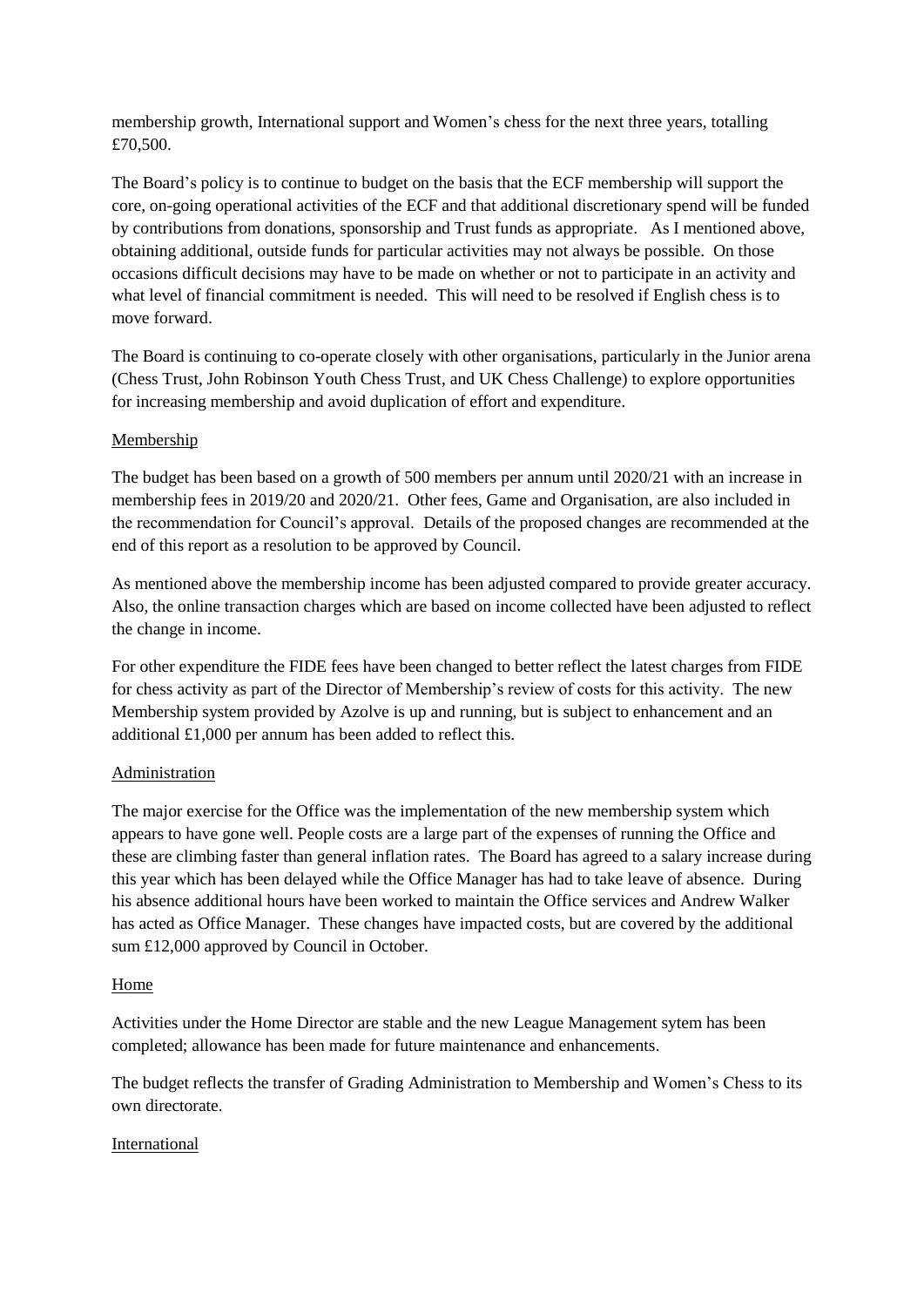The International Director has indicated in his budget paper what he views as the minimum requirement to:

- Field representative Open, Women's and Senior teams at one event per year
- Develop more international level players and international chess generally
- Progress the KPI's which were set as part of the Board's strategy paper
- The Board agreed expenditure should be part funded from membership income and the balance from applications to Trust funds. The details are provided in the accompanying budget papers in the international section. Any other funds have to come from sponsorship and donations. Over the past three £35,000 has been raised, but this can never be guaranteed.

## Junior

A key activity in Junior has been the development of the Academy which has gone well and will continue to be actively supported by the Federation. Also, overseas participation in major junior events has taken place. The organisation of these overseas events (accommodations, flights etc) will in future be handled by an external agency. This will reduce the administrative burden of such events.

For the Academy it is been decided to issue a tender for the provision of services to manage the day to day activities of the Academy with the ECF retaining management of policy and selection arrangements. This will impact the support costs of the Academy, but it is too early to assess the impact. The Board wishes to continue to support junior development at the same level, therefore alternative and more effective uses of the junior funds will be developed.

### **Summary and Recommendation**

At the AGM in October Council agreed to the proposed changes to the 2018/19 expenditure budget and indicated by vote that it supported the proposed new Membership Fee rates which are given below supported by the budget papers presented. In addition I give the proposed changes to other fees.

The proposals in the paper "Challenges for English Chess and The ECF" considered a two year plan for expenditure and for changes in Membership fees. To maintain the integrity of the plan and to provide both the Board and Council with a clear way ahead, the Board is proposing that the budget and the Membership fees for 2019/20 and 2020/21 are approved by Council at the April 2019 Finance Council meeting.

## **Resolutions:**

- 1. Council approves the 2019/20 and the 2020/21 budgets as presented in the attached budget documents
- 2. Council resolves that fees for 2019/20 and 2020/21 should be as follows:

|          | 2019/20  | 2020/21 |
|----------|----------|---------|
|          | <u>土</u> | t       |
| Platinum | 75.00    | 80.00   |